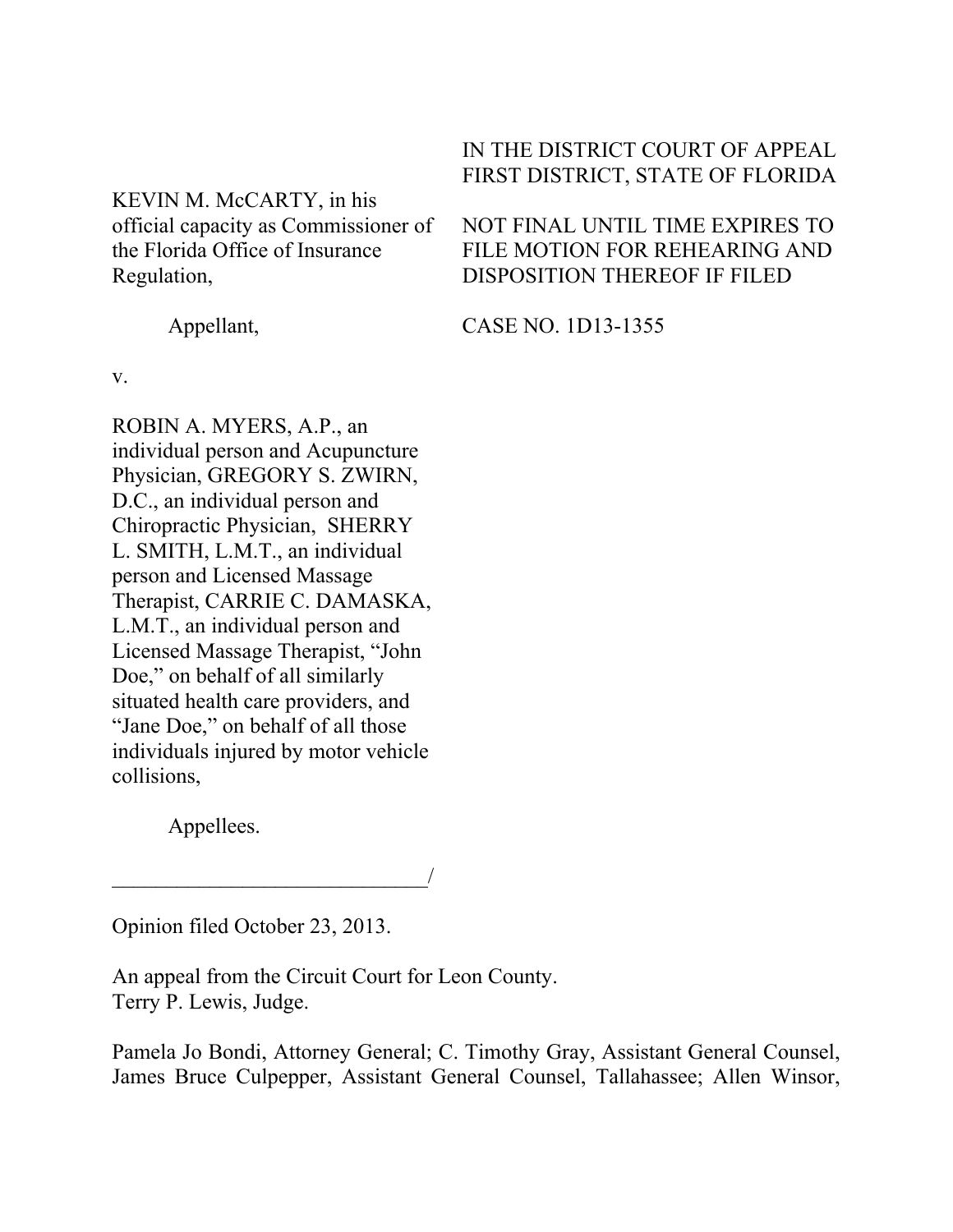Solicitor General; Rachel Nordby, Deputy Solicitor General, Tallahassee, for Appellant.

Luke Charles Lirot, of Luke Charles Lirot, P.A., Clearwater; Adam S. Levine, of Florida Legal Advocacy Group of Tampa Bay, Clearwater, for Appellees.

Amici Curiae in Support of Appellant: Maria Elena Abate and Matthew C. Scarfone, of Colodny, Fass, Talenfeld, Karlinsky, Abate & Webb, P.A., Fort Lauderdale for Property Casualty Insurers Association of America, Florida Insurance Council, and American Insurance Association. Katherine E. Giddings and Nancy M. Wallace, of Akerman Senterfitt, Tallahassee; Marcy L. Aldrich, of Akerman Senterfitt, Miami, for the Personal Insurance Federation of Florida and the National Association of Mutual Insurance Companies.

Amici Curiae in Support of Appellees: Theodore "Ted" E. Karatinos, of Holliday, Bomhoff & Karatinos, P.L., Lutz, for the Florida Acupuncture Association and the Florida State Oriental Medical Association. Kimberly A. Driggers, of Brooks, LeBoeuf, Bennett, Foster & Gwartney, P.A., Tallahassee; Paul W. Lambert, of Law Office of Paul W. Lambert, Tallahassee, for the Florida Chiropractic Association of America. Mark S. Sussman, Miami, for the Florida State Massage Therapy Association. Jessie L. Harrell and Bryan S. Gowdy, of Creed & Gowdy, P.A., Jacksonville for the Florida Justice Association.

PER CURIAM.

This is an appeal from a non-final order temporarily enjoining Appellant, Kevin M. McCarty, in his official capacity as Commissioner of the Florida Office of Insurance Regulation ("OIR"), from enforcing certain portions of Chapter 2012- 197, Laws of Florida (the "2012 PIP Act"), which the trial court determined are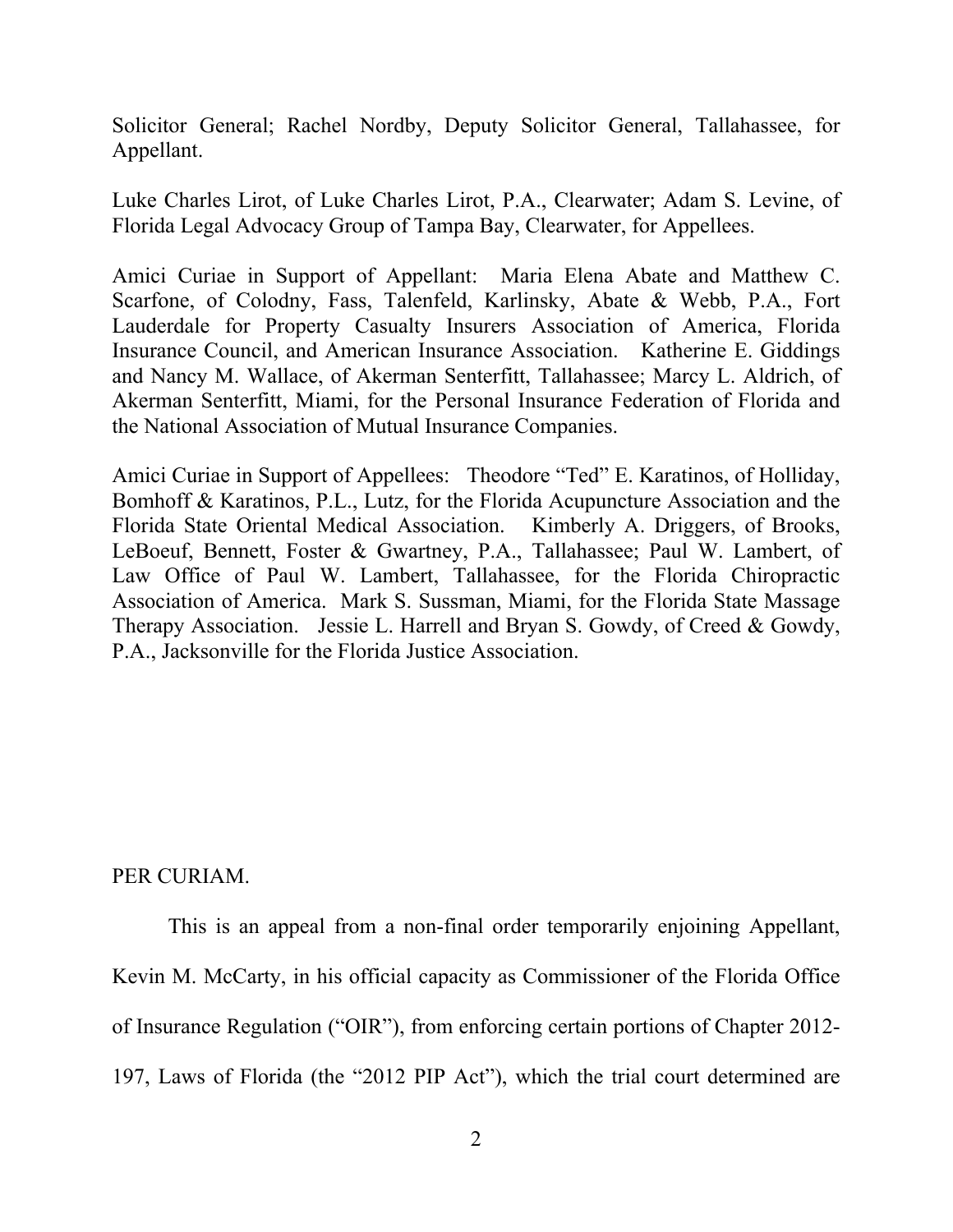inconsistent with the constitutional right of access to courts. Art. I, § 21, Fla. Const. Concluding that Appellees lack standing to bring this "access-to-courts" challenge, we reverse the order on appeal.

#### *I. Procedural History*

Appellees, who were the plaintiffs below, include Robin A. Myers, A.P. (an acupuncture physician), Gregory S. Zwirn, D.C. (a chiropractic physician), and Sherry L. Smith, L.M.T., and Carrie C. Damaska, L.M.T. (licensed massage therapists). Also listed as a plaintiff is "John Doe," purportedly representing "all similarly situated citizens of Florida that are actively licensed healthcare providers licensed by Florida pursuant to the Florida Statutes, and/or own businesses providing healthcare services in Florida, and/or provide healthcare services to patients injured as a result of motor vehicle collisions in Florida." These plaintiffs will be collectively referred to herein as the "Provider Plaintiffs." An additional plaintiff is "Jane Doe," who purportedly represents "all those citizens of Florida that are, were, or will be injured as a result of a motor vehicle collision that were also required to purchase \$10,000 . . . of PIP insurance coverage but may actually only receive no or \$2,500 . . . in benefits."

Plaintiffs filed a complaint for declaratory and injunctive relief against OIR alleging that the 2012 PIP Act violates multiple provisions of the Florida Constitution.<sup>1</sup> Relevant to this appeal, the 2012 PIP Act amended various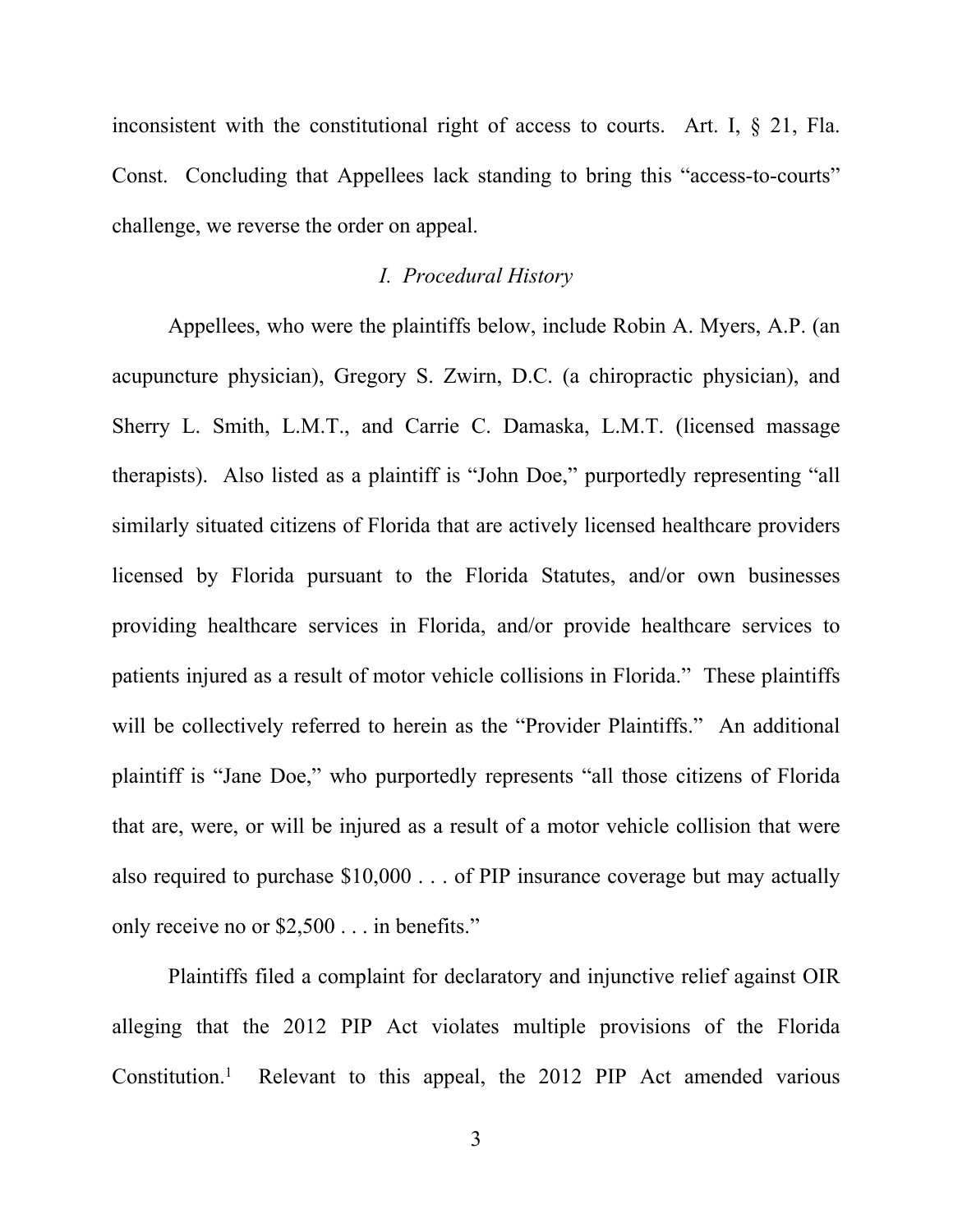provisions of the Florida Motor Vehicle No-Fault Law, specifically section 627.736(1), Florida Statutes (2012), relating to personal injury protection ("PIP") coverage. Ch. 2012-197, § 10, Laws of Fla.

To be eligible for PIP medical benefits under the new law, persons injured in a motor vehicle accident must seek initial services and care from specified providers within fourteen days after the motor vehicle accident.  $\S$  627.736(1)(a), Fla. Stat. (2013). Medical benefits up to \$10,000 are available for "emergency medical conditions" diagnosed by specified providers, and up to \$2,500 for nonemergency medical conditions.  $\S$  627.736(1)(a)3.-4., Fla. Stat. (2013). In addition, the law specifically excludes licensed massage therapists and licensed acupuncturists from being reimbursed for medical benefits. § 627.736(1)(a)5., Fla. Stat. (2013). Although chiropractors are authorized to provide treatment to PIP insureds, they cannot make the determination that a patient has suffered an emergency medical condition.  $\S$  627.736(1)(a)1.-3., Fla. Stat. (2013). Plaintiffs alleged that the new law significantly limits the type and format of chiropractic treatment of persons covered by PIP insurance.

After filing the complaint, Plaintiffs moved for a temporary injunction, asking the trial court to enjoin OIR "from enforcing, or attempting to enforce the <sup>1</sup> The complaint alleged violations of the "single subject" rule, due process, separation of powers, equal protection, the right to be rewarded for industry, the right to work regardless of union membership, the prohibition against impairment of contracts, and the right of access to courts.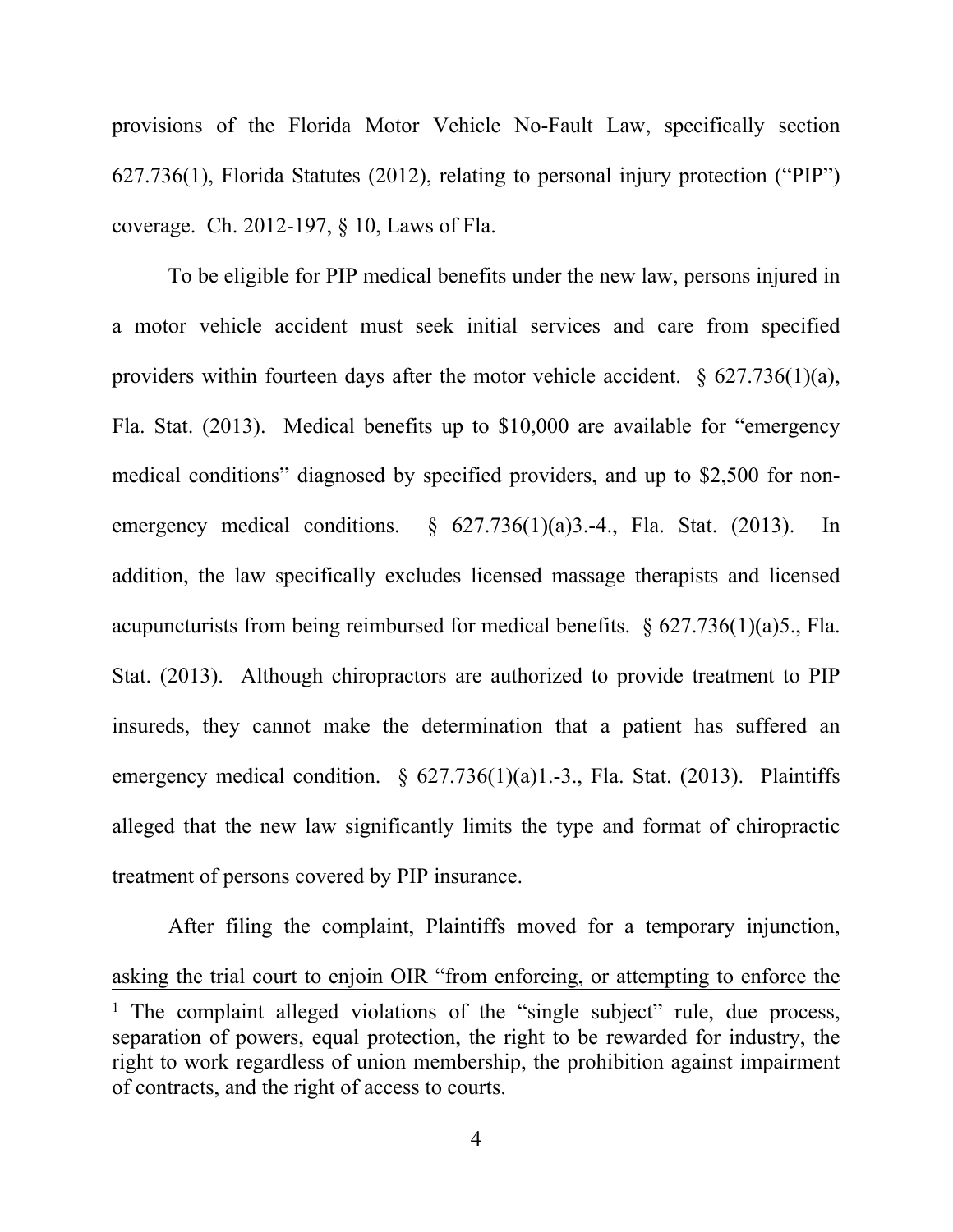2012 PIP Act." The Provider Plaintiffs argued that, without a temporary injunction, they would be irreparably harmed by losing substantial PIP-related business that will either cause them not to be able to work and earn a living (acupuncture physicians and licensed massage therapists) or will severely restrain their ability to provide effective care (chiropractors). The pleading alleged that the "Jane Doe" plaintiff, "although required to purchase \$10,000.00 . . . in PIP insurance by the Florida Statutes, may receive no benefits if the initial evaluation and treatment does not occur within fourteen (14) days, or may receive only \$2,500.00 in benefits if there is no emergency medical condition diagnosed or if the initial evaluation is by a Chiropractic Physician."

OIR opposed the motion for an injunction and sought dismissal. As a threshold matter, OIR contended that Plaintiffs lack standing to bring the underlying declaratory judgment action, absent any allegations that Plaintiffs have been actually harmed by the legislation. OIR argued that whatever injury Plaintiffs may suffer in the future is purely hypothetical, and the trial court lacked sufficient facts to demonstrate a present, real, and concrete controversy.

After hearing arguments of counsel and receiving testimony from Provider Plaintiff Robin A. Myers, A.P., the trial court granted the motion for temporary injunction based only on the access-to-courts claim. The judge determined that the Plaintiffs are entitled to injunctive relief "as to those sections of the law which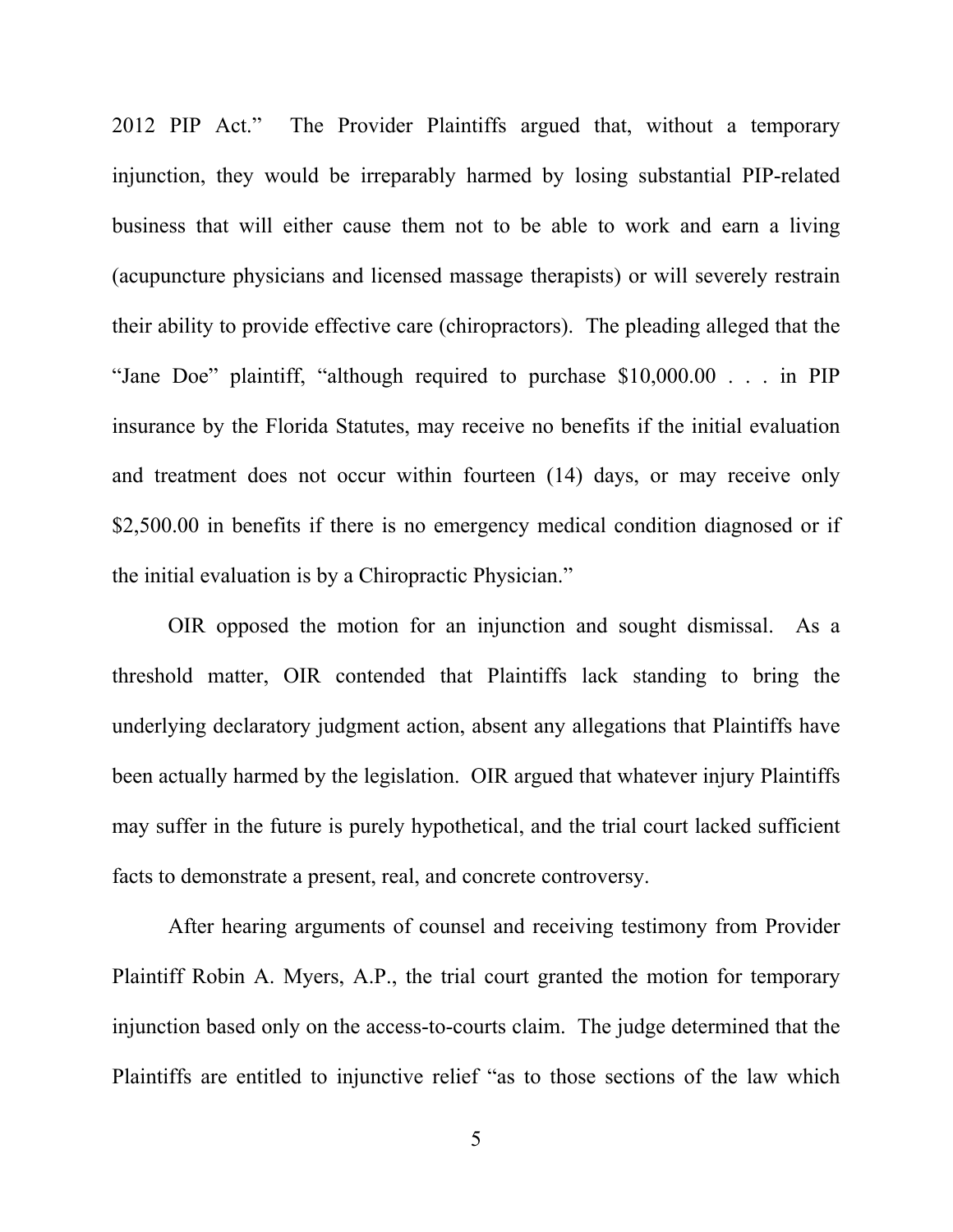require a finding of emergency medical condition as a prerequisite for payment of PIP benefits or that prohibit payment of benefits for services provided by acupuncturists, chiropractors and massage therapists."

In so ruling, the court found that the Provider Plaintiffs have standing.<sup>2</sup> The judge characterized these plaintiffs as "seeking to enforce a right vested in members of the public at large," such that they "must allege and establish some special injury different in kind from the injury suffered by members of the public." The court found that the Provider Plaintiffs, "as health care providers for automobile accident victims, derive a substantial percentage of their income through PIP insurance payments," which the 2012 PIP Act prohibits or severely limits, giving them "a sufficient interest in the outcome of the case, as well as an injury that is distinct from the public at large."

OIR filed a notice of appeal and a notice of automatic stay pursuant to Florida Rule of Appellate Procedure 9.310(b)(2). While this appeal was pending, the trial court granted Plaintiffs' emergency motion to vacate the automatic stay. The court explained that the reason for issuing the injunction is not to address the potential economic harm to the Provider Plaintiffs caused by the 2012 PIP Act, but rather to protect "the constitutional right of citizens to seek redress in the courts if they are wrongfully injured. The medical providers are means to that end." Prior

<sup>&</sup>lt;sup>2</sup> The trial court did not address the standing of the "Jane Doe" plaintiff in its order.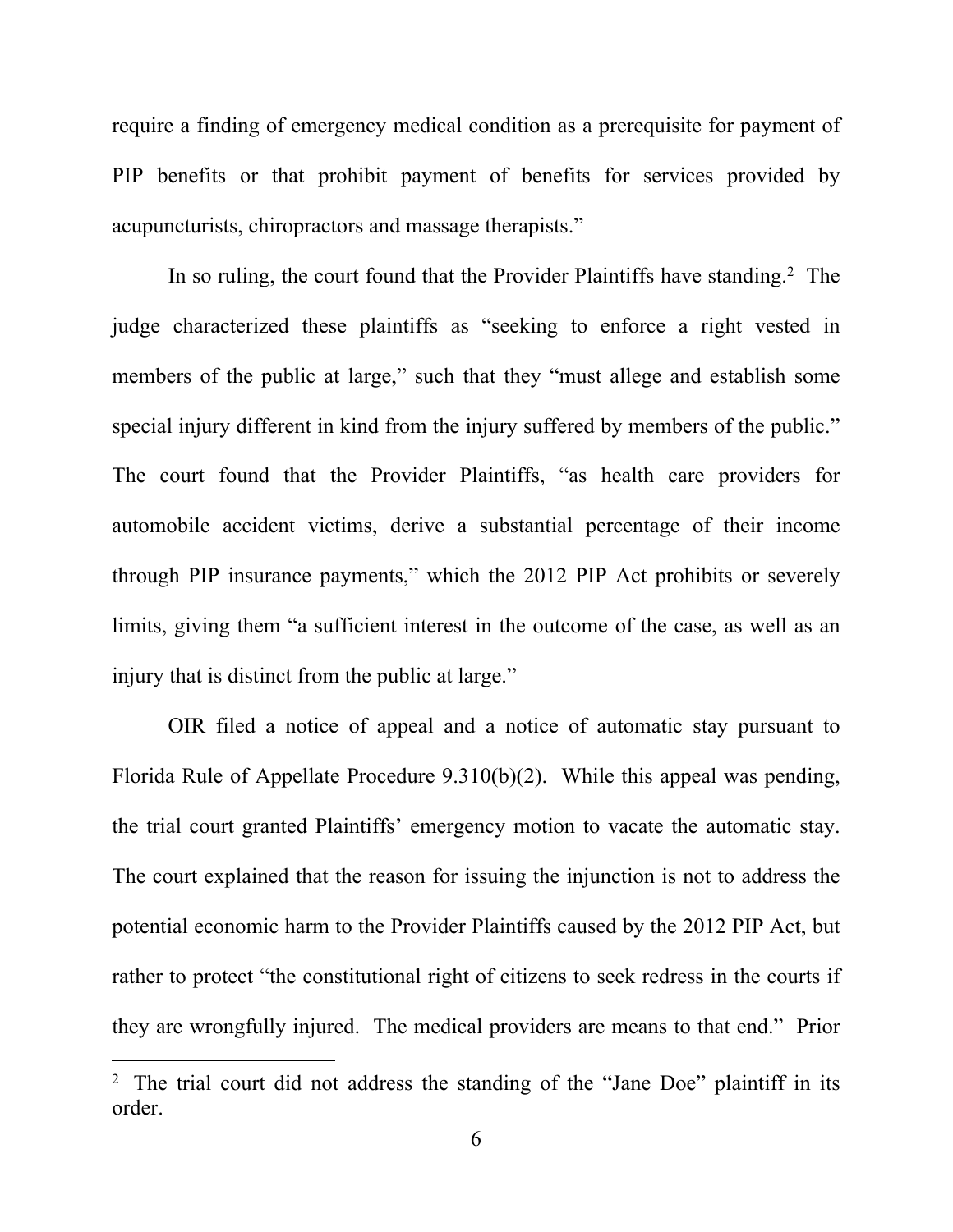to full briefing of this appeal on the merits, this Court affirmed the trial court's order vacating the automatic stay.<sup>3</sup>

### *II. Standing Analysis*

Standing presents "a threshold inquiry" that must be made at the commencement of the case. Olen Props. Corp. v. Moss, 981 So. 2d 515, 517 (Fla. 4th DCA 2008). We have de novo review of the issue of whether Appellees have standing, which is a pure question of law. Baptist Hosp., Inc. v. Baker, 84 So. 3d 1200, 1204 (Fla. 1st DCA 2012).

It is well-established "that a party seeking adjudication of the courts on the constitutionality of statutes is required to show that *his* constitutional rights have been abrogated or threatened by the provisions of the challenged act." Hillsborough Inv. Co, v. Wilcox, 13 So. 2d 448, 453 (Fla. 1943) (emphasis added). To have the adverse interest necessary for standing on the sole claim presented in this appeal, the Provider Plaintiffs had to assert a violation of *their* constitutional right of access to courts. See Alachua County v. Scharps, 855 So. 2d 195, 200 (Fla. 1st DCA 2003). This burden was not met here, as none of the Provider Plaintiffs claimed a violation of his or her own right of access to courts. Instead, the trial court erroneously conferred standing on the Provider Plaintiffs based on their purported loss of PIP-claim revenue as a result of the 2012 PIP Act.

<sup>&</sup>lt;sup>3</sup> We reinstated the automatic stay by separate order issued concurrent with this opinion.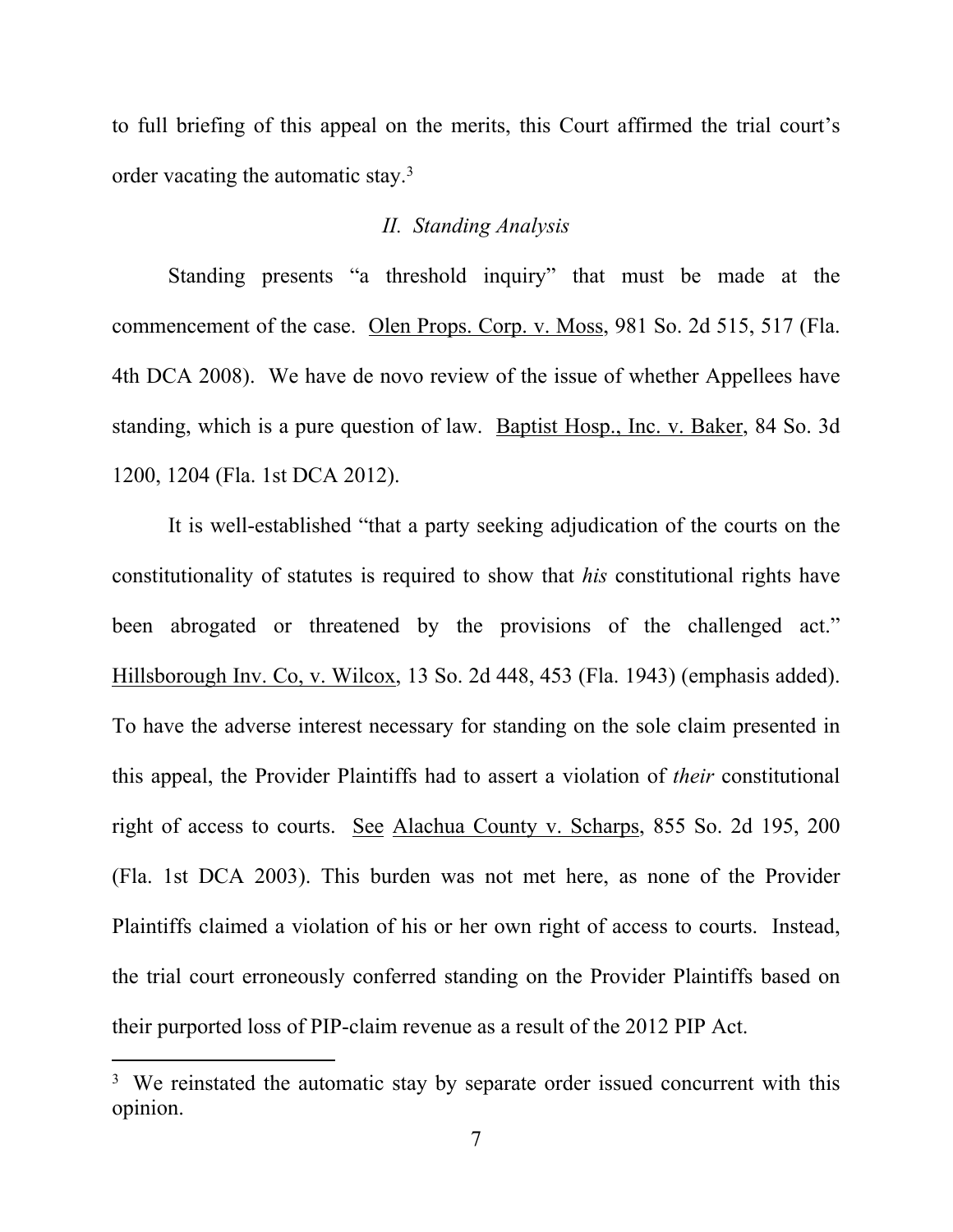In support of its claim of legal error, OIR cites analogous case law holding that supervisors of elections lacked any real interest to confer standing to pursue others' "equal protection" claims against a ballot regulation, even though the supervisors alleged they would suffer the practical harm of disrupted elections. Sancho v. Smith, 830 So. 2d 856, 863-64 (Fla. 1st DCA 2002) (stating that "[c]onstitutional rights are personal," such that generally, "[a] party who is not adversely affected by a statute . . . has no standing to argue that the statute is invalid"). In another relevant decision, a hospital lacked standing to bring an "equal protection" challenge against a law making men, but not women, liable for their spouses' medical bills. Shands Teaching Hosp. & Clinics, Inc. v. Smith, 497 So. 2d 644, 646 & n.1 (Fla. 1986). Although the hospital had an economic interest in collecting its debts and therefore sustained a practical harm, it lacked a sufficient interest in whether the law discriminated against men. Id.; Sancho, 830 So. 2d at 863-64 & n.2. Similarly, the alleged economic harm suffered by the Provider Plaintiffs in this case is an insufficient basis to assert others' potential access-tocourts claims.

Without a showing of an actual denial of access to courts in a specific factual context, the Provider Plaintiffs lack standing to assert this claim.<sup>4</sup> The real

<sup>&</sup>lt;sup>4</sup> The instant case does not invoke the limited exception to the general rule that "a litigant must assert his or her own legal rights and interests, and cannot rest a claim for relief on the legal rights and interests of third parties." Alterra Healthcare Corp. v. Estate of Shelley, 827 So. 2d 936, 941 (Fla. 2002) (quoting Powers v.